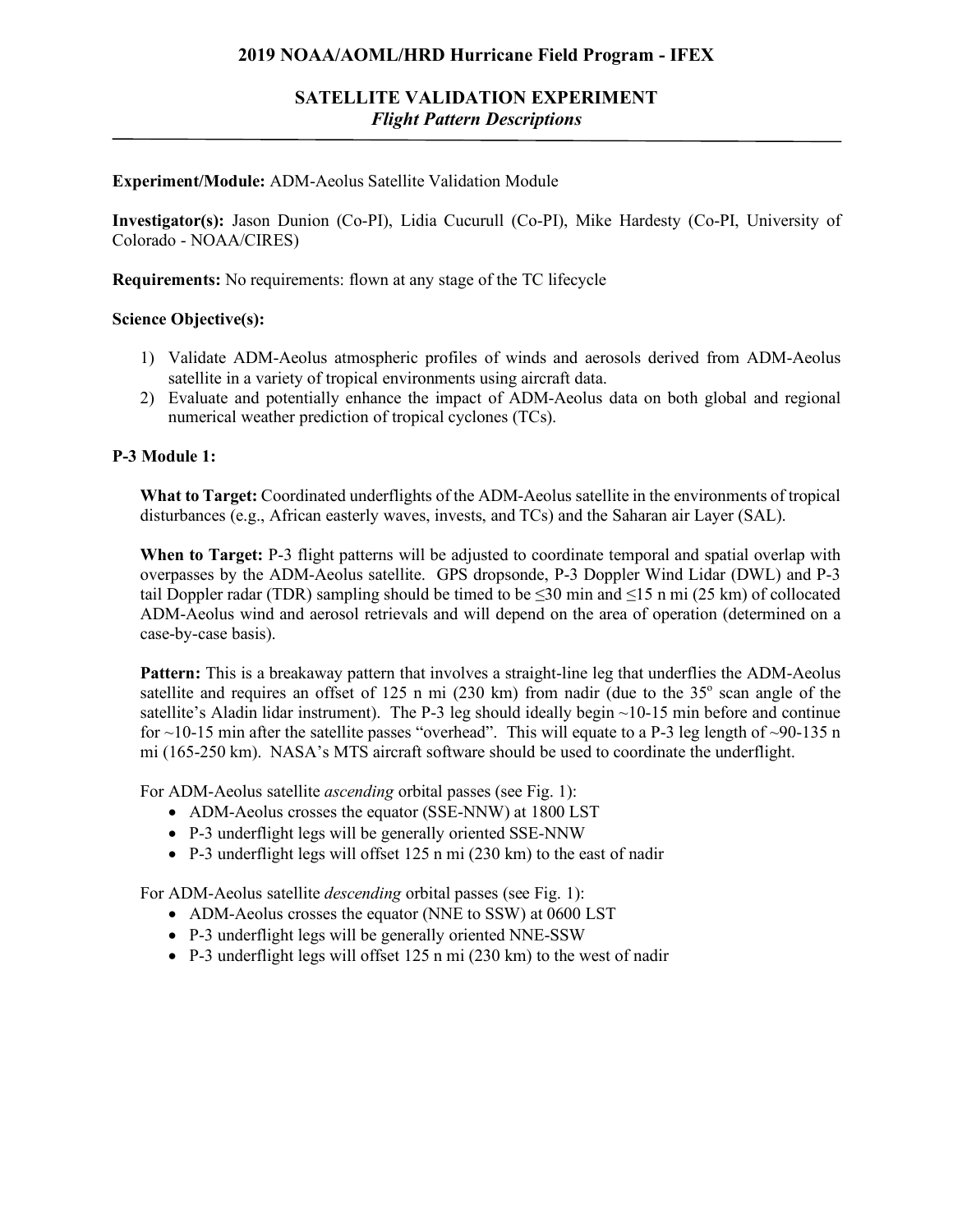### **2019 NOAA/AOML/HRD Hurricane Field Program - IFEX**

# **SATELLITE VALIDATION EXPERIMENT** *Flight Pattern Descriptions*



*Fig. 1: Sample ADM-Aeolus ascending (red) and descending (blue) satellite passes. The solid lines denote the nadir points directly below the satellite. The dashed curves denote the desired aircraft underflight locations offset 125 n mi (230 km) to the east (ascending orbit) and west (descending orbit) of the satellite nadir.*

**Flight altitude:** 10-12 kft (5 kft is minimum altitude for dropsonde launches).

**Leg length or radii:** N/A

**Estimated in-pattern flight duration:** ~20-30 min

**Expendable distribution:** During the ADM-Aeolus underflight, GPS dropsonde spacing should generally be  $\sim$ 20 n mi (35 km), which will require  $\sim$ 4-8 dropsondes. The sampling frequency can be increased to 10 n mi (20 km) in high gradient areas (e.g., near the TC radius of 34 kt winds or the Saharan Air Layer).

**Instrumentation Notes:** Use TDR defaults. Use straight flight legs as safety permits. All GPS dropsonde data should be transmitted to the Global Telecommunication System (GTS) in real-time to ensure availability for assimilation into forecast models. For P-3 Module 1, DWL scanning should be as follows:

- P-3 flight level  $\leq 10,000$  kft: set the DWL to a conical scan down 4 and up 1-2 depending on the amount of aerosol above the flight level and will be determined by the Co-PIs.
- P-3 flight level  $\geq 10,000$  kft: set the DWL to standard conical, scanning only down.

Note: for DWL upward scans in the "cleaner" environment around the TC, it is not likely that the DWL will provide returns (i.e., provide measurements) above  $z$ ~7 km.